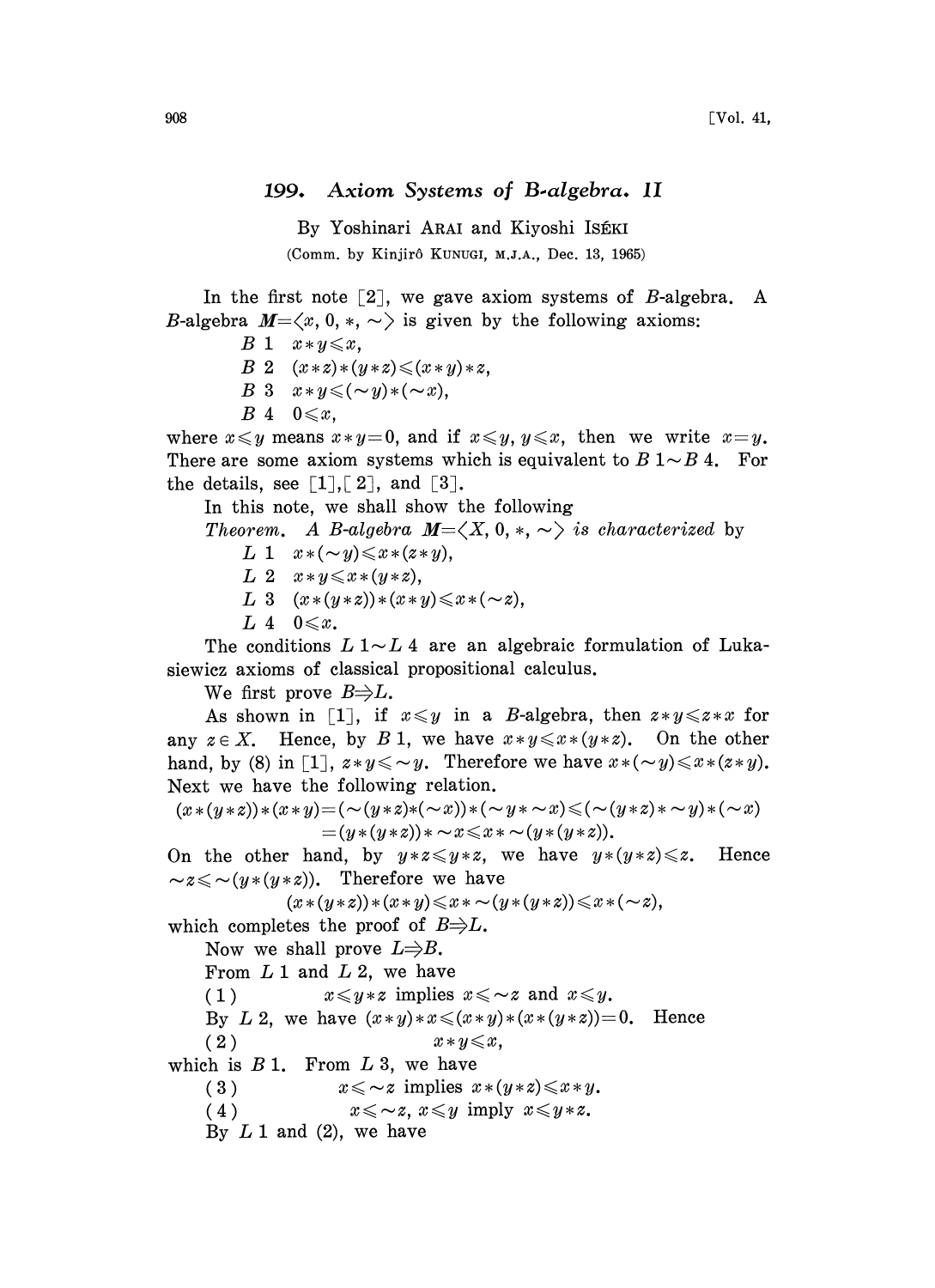$$
(((x * x) * y) * \sim x) \leq ((x * x) * y) * (x * x) = 0,
$$

hence

(5)  $(x*x)*y \leq x.$ By (4), (5), and  $(x*x)*y \le x*x$ , we have  $(x*x)*y \le (x*x)*x=0$ , and  $y$  is arbitrary, hence (6)  $x*x=0$ , i.e.  $x \le x$ . Put  $x=x*y, z=x$  in (1), then we have  $(x*y)*\sim y \leq (x*y)*(x*y)=0$ , hence (7)  $x \ast y \leqslant \sim y$ . In L2, put  $x=(x*z)*(y*z)$ ,  $y=x$ , then we have  $((x * z) * (y * z)) * x \leq ((x * z) * (y * z)) * (x * z) = 0,$ by  $(2)$ . Hence (8)  $(x * z) * (y * z) \le x$ .  $x \times z \leq z$  and (3) imply  $((x * z) * (y * z)) * ((x * z) * y) \leq (x * z) * (\sim z) = 0,$ hence we have (9)  $(x * z) * (y * z) \leq (x * z) * y$ . Put  $x=(x*z)*(y*z)$ ,  $z=x*z$  in L 1, then by (9), we have  $(((x * z) * (y * z)) * \sim y) \leq ((x * z) * (y * z)) * ((x * z) * y) = 0,$ hence (10)  $(x * z) * (y * z) \leq \sim y$ . By  $L 1$  and (2), we have  $((x * z) * (y * z)) * \sim z \leq ((x * z) * (y * z)) * (x * z) = 0,$ hence (11)  $(x * z) * (y * z) \leq \sim z.$ Next we shall prove  $B_2$ . By (8) and (10), if we use (4), then we have (12)  $(x * z) * (y * z) \le x * y$ , and further by  $(11)$ ,  $(12)$ , we have (13)  $(x * z) * (y * z) \leq (x * y) * z,$ which is axiom  $B_2$ . and Moreover we must prove axiom B 3. By  $L2$  and  $(2)$ , we have  $((x * y) * z) * x \leq ((x * y) * z) * (x * y) = 0.$ By  $L 1$  and  $(2)$ , we have  $((x * y) * z) * \sim y \leqslant ((x * y) * z) * (x * y) = 0,$  $((x * y) * z) * \sim z \leqslant ((x * y) * z) * ((x * y) * z) = 0.$ Therefore we have (a) (b) (c) hence, using (4), we have  $(x * y) * z \leq x$ ,  $(x * y) * z \leq \sim y$ ,  $(x * y) * z \leq \sim z$ ,